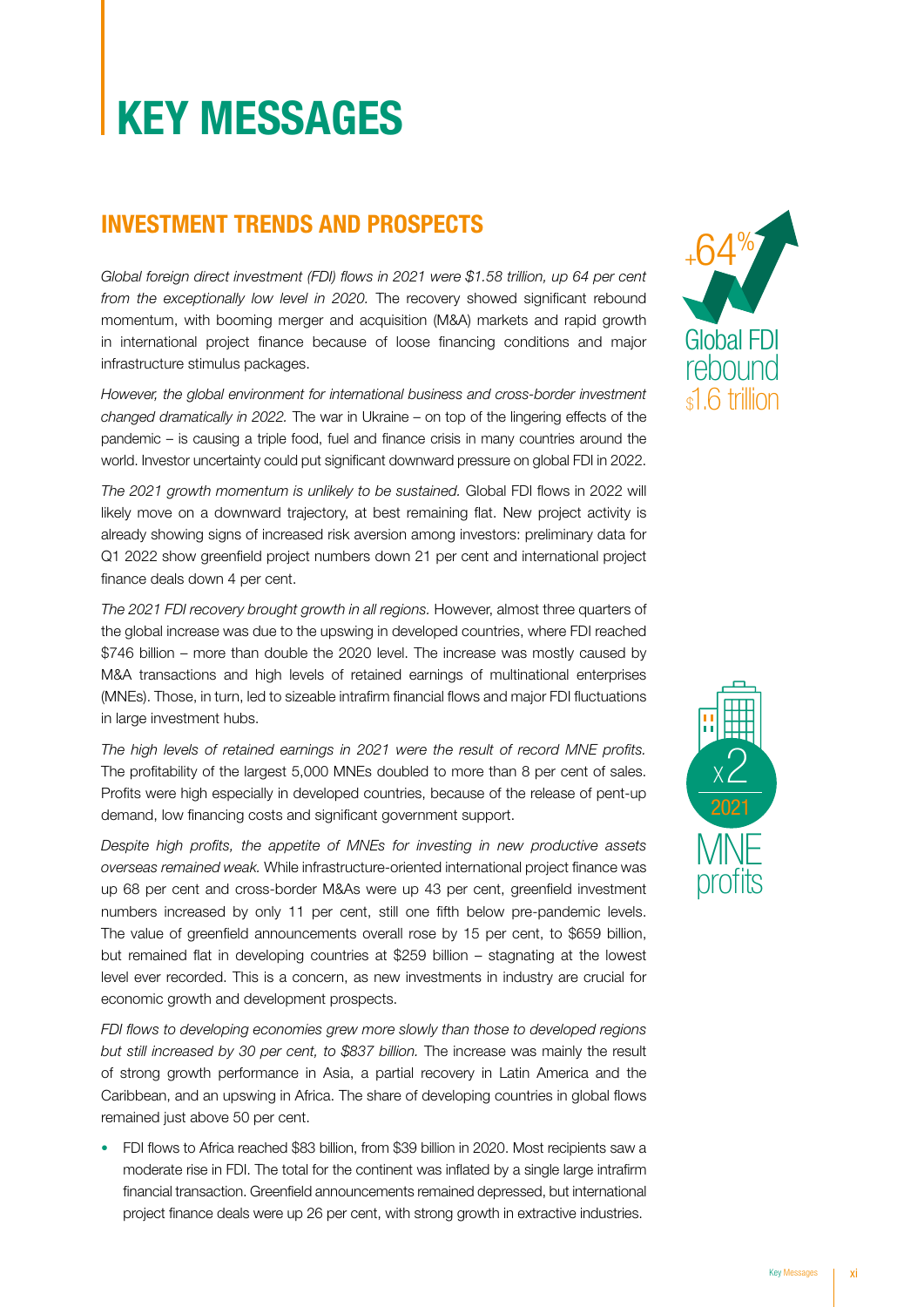## +134%



- In *developing Asia*, despite successive waves of COVID-19, FDI rose to an alltime high for the third consecutive year, reaching \$619 billion. Asia is the largest recipient region, accounting for 40 per cent of global FDI. However, inflows remain highly concentrated; six economies account for more than 80 per cent of FDI to the region.
- FDI in *Latin America and the Caribbean* rose by 56 per cent to \$134 billion. Most economies saw inflows rebound, with only a few experiencing further declines, caused by pandemic-induced economic crises. Total inflows remained about 15 per cent below the pre-pandemic level.
- FDI flows to the structurally weak, *vulnerable and small economies* rose by 15 per cent to \$39 billion. Inflows to the least developed countries (LDCs), landlocked developing countries (LLDCs) and small island developing States (SIDS) combined accounted for only 2.5 per cent of the world total in 2021, down from 3.5 per cent in 2020.

*International investment in sectors relevant for the Sustainable Development Goals (SDGs) in developing countries increased substantially in 2021, by 70 per cent.* The combined value of greenfield announcements and international project finance deals in SDG sectors exceeded the pre-pandemic level by almost 20 per cent. Most of the growth went to renewable energy. Investment activity in other SDG-related sectors – including infrastructure, food and agriculture, health, and WASH – saw only a partial recovery. The completed by deals in the contract of the the contract of the the contract of the the contract of the contract of the contract of the contract of the contract of the contract of the contract of the contract of the cont sector<br>partial

*Renewable energy and energy-efficiency projects represent the bulk of climate change investments.* International private investment in climate change sectors is directed almost exclusively to mitigation; only 5 per cent goes to adaptation projects. More than 60 per cent is invested in developed countries, where 85 per cent of projects<br>are purely privately financed. In contrast, almost half of the projects in developing are purely privately financed. In contrast, almost half of the projects in developing countries require some form of public sector participation.

*International project finance is increasingly important for SDG and climate change investment.* The strong growth performance of international project finance can be rivestment. The strong growth performance of international project in arice can be explained by favourable financing conditions, infrastructure stimulus and significant interest on the part of financial market investors to participate in large-scale projects<br>that require multiple financiers. The instrument also enables governments to leverage that require multiple financiers. The instrument also enables governments to leverage mat require mantiple in lanciers. The institution talso en<br>public investment through private finance participation.

*Finally, comparing the largest, the smallest and the digital MNEs shows starkly contrasting investment trends.* Sales of UNCTAD's top 100 digital MNEs grew five times faster than those of the traditional top 100 over the past five years, with the pandemic providing a huge boost. The largest MNEs engage more in greenfield investment, and digital MNEs more in M&As. Digital MNEs are FDI light, needing relatively little investment in physical assets to reach overseas markets. International production by both digital in physical assets to reach overseas markets. International production by both digital<br>and large MNEs has grown continuously, albeit at different speeds. In contrast, FDI by<br>22.17 visit in the Saturday of the Care of Care SMEs is in decline. Over the past five years, the share of SMEs in greenfield investment projects declined from 5.7 to 1.3 per cent.



• Increase in tax paid by MNEs because of the minimum matrix of the minimum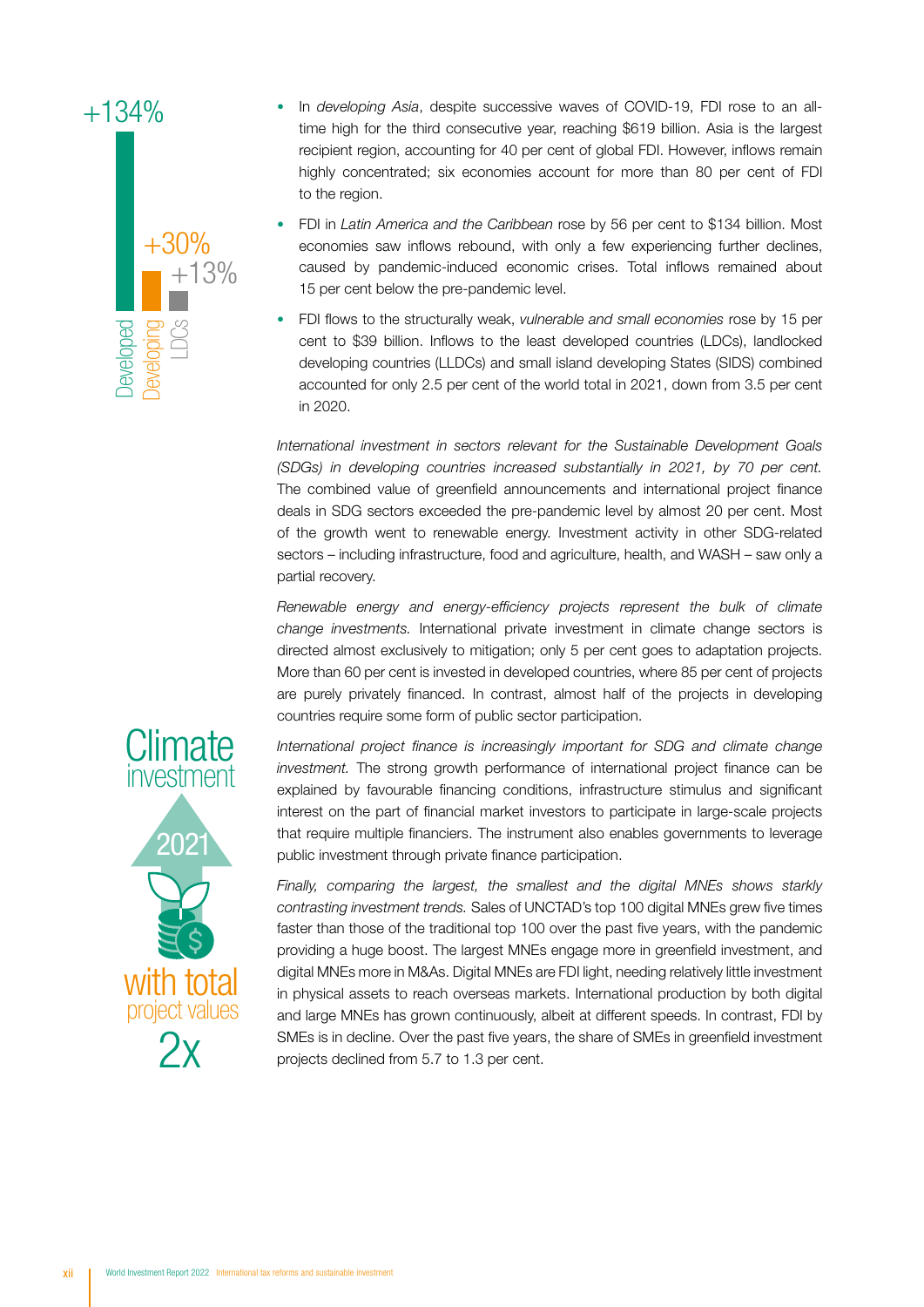### INVESTMENT POLICY DEVELOPMENTS

In 2021, the pace of investment policymaking returned to pre-pandemic levels, with 109 new measures, 28 per cent fewer than in 2020. That signalled an end to the 109 new measures, 28 per cent fewer than in 2020. That signalled an end to the emergency investment policymaking that characterized the first year of the pandemic; however, the crisis still affected the nature of the measures.

*Developed countries expanded the protection of strategic companies from foreign*  Developed countries expanded the protection of strategic companies from foreign<br>takeovers, bringing the share of measures less favourable to investment to an all-time *high (42 per cent).* Four new countries adopted FDI screening mechanisms (including *high (42 per cent).* Four new countries adopted FDI screening mechanisms (including<br>one developing country), and at least twice as many tightened existing mechanisms. Together, countries that conduct FDI screening account for 63 per cent of global FDI<br>inflows and 70 per cent of stock (up from 52 and 67 per cent, repositively, in 2020) inflows and 70 per cent of stock (up from 52 and 67 per cent, respectively, in 2020).

*Conversely, developing countries continued to adopt primarily measures to liberalize, promote or facilitate investment, confirming the important role that FDI plays in their economic recovery strategies.* Investment facilitation measures constituted almost 40 per cent of all measures more favourable to investment, followed by the opening of new activities to FDI (30 per cent) and by new investment incentives (20 per cent).

*The first quarter of 2022 registered a record number of new investment policy measures (75), mainly in response to the war in Ukraine.* Sanctions and countersanctions affecting (75), mainly in response to the war in Ukraine. Sanctions and countersanctions affecting FDI to and from the Russian Federation, Belarus and the non-government-controlled areas of eastern Ukraine constituted 70 per cent of all measures adopted in Q1 2022.

Several notable developments accelerated the reform of the international investment *agreement (IIA) regime in 2021.* They included the conclusion of new-generation megaregional economic agreements and large-scale terminations of old-generation bilateral investment treaties (BITs). Greater policy attention to investment facilitation, climate change and human rights will also affect international investment governance. measures and<br>of the interpretent<br>onclusion or new-g<br>ns of old-g<br>vestment fa

*For the second consecutive year, the number of terminations exceeded the number of newly concluded IIAs.* In 2021, countries concluded 13 IIAs and effectively terminated at least 86 IIAs, bringing the size of the IIA universe to 3,288. In line with UNCTAD's IIA policy recommendations, IIAs signed in 2021 continue to feature many reformoriented provisions aimed at preserving regulatory space while promoting investment for development. ns<br>s a<br>le<br>wh d<br>tiv<br>e<br>ptir

The total count of investor–State dispute settlement (ISDS) cases reached 1,190 at the *end of 2021, with at least 68 new arbitrations initiated during the year.* Most of the cases initiated were brought under old-generation IIAs. In 2022, the war in Ukraine brought into the spotlight past and potential future ISDS claims related to armed conflict.

#### Trends in the taxation of investment

**Trends in the taxation of investment**<br>Tax policy is used around the world as an instrument to promote international *investment.* Countries rely on a variety of fiscal incentives to attract investors to priority minimum commissions, on a randy or listen incommode to attract investore to pricity<br>sectors or regions. An analysis of tax-related investment policy measures adopted worldwide over the last decade shows that profit-based incentives, such as tax holidays and reduced corporate income tax (CIT), are among the most frequent and widespread. to promote international<br>attract investors to priority<br>policy measures adopted<br>I incentives, such as tax<br>ng the most frequent and

*Incentives are typically not time-bound, nor allocated on the basis of transparent criteria.* Although the governance of incentives varies greatly across countries, on average, 70 per cent of incentives are allocated on the basis of discretion, criteria not available The basis of transp<br>cross countries, or<br>discretion, criteria





incentive and the control of the control of the control of the control of the control of the control of the co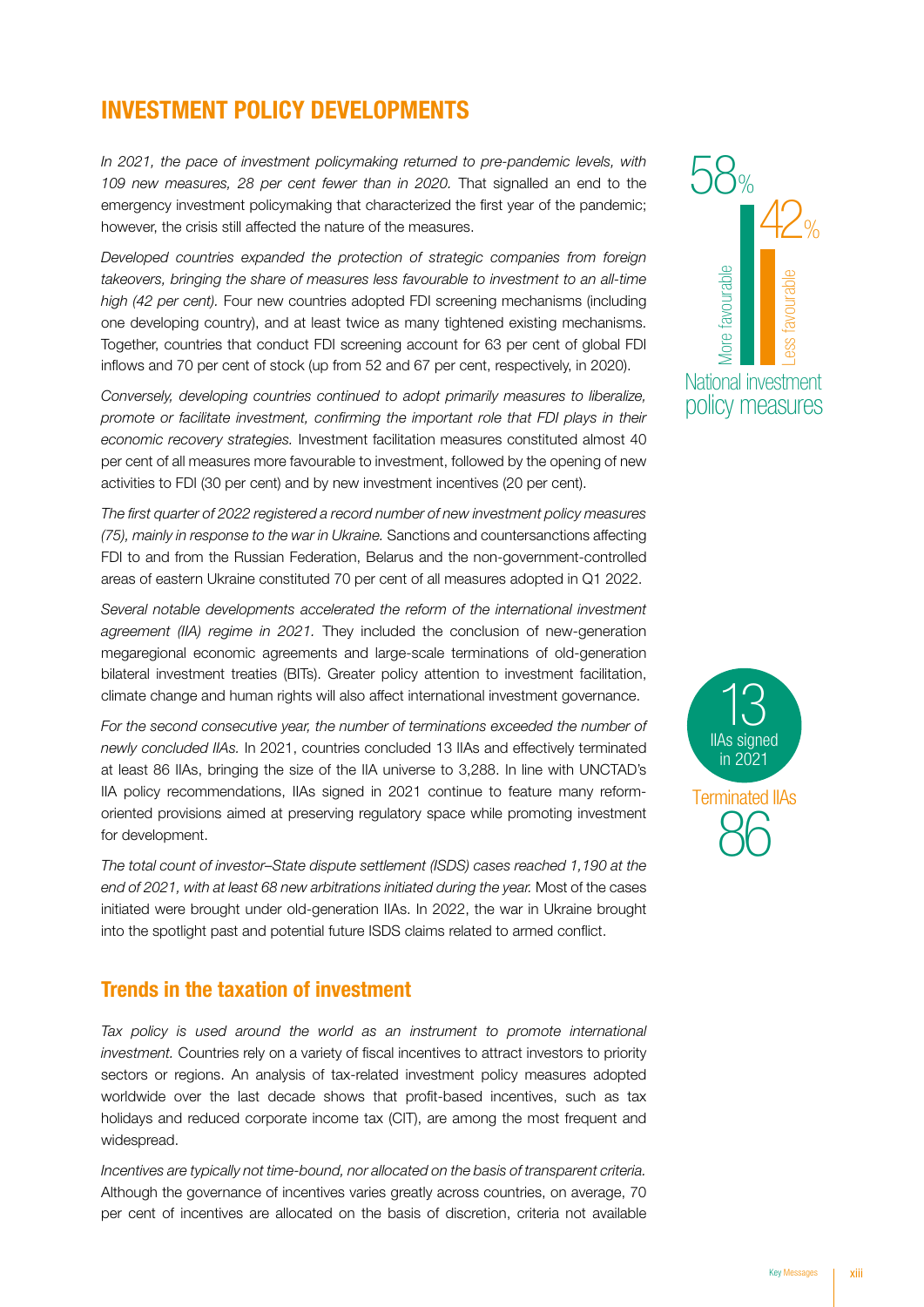to the public or negotiation with individual investors. In addition, only about half of all tax incentives introduced worldwide over the last decade were time-bound, with lower shares in Africa (35 per cent) and Asia (40 per cent). or nego<br>s introdu o the<br>ax inc

*IIAs impose obligations on States that can create friction with tax measures undertaken*<br> *at the national level.* Most IIAs do not exclude taxation from their scope, which<br>
measure that they cover a vide rease of tay rel *at the national level.* Most IIAs do not exclude taxation from their scope, which means that they cover a wide range of tax-related measures, whether of general or specific application. UNCTAD data suggest that investors have challenged tax-related measures in 165 ISDS cases based on IIAs. UNCTAD's guide for tax policymakers on IIAs, published in 2021, contains IIA reform options to minimize the risk of friction with tax policy. tax policy. bligatic<br>al leve<br>2014.00 As, publi<br>ux policy.<br>.

#### THE IMPACT OF A GLOBAL MINIMUM TAX ON FDI

*The introduction of a minimum tax of 15 per cent on the foreign profits of the largest MNEs proposed in the context of the G20/OECD Base Erosion and Profit Shifting (BEPS) project has important implications for international investment and investment policies.* BEPS Pillar II is expected to discourage MNEs from shifting profits to low-tax countries and to reduce tax competition betwe policies. BEPS Pillar II is expected to discourage MNEs from shifting profits to low-tax countries and to reduce tax competition between countries. Further objectives are to stabilize international tax rules and reduce tax uncertainty, to create a more level playing policies. BEPS Pillar II is expected to discourage MNEs from shifting profits to low-tax<br>countries and to reduce tax competition between countries. Further objectives are to<br>stabilize international tax rules and reduce tax lead to a deterioration of the investment climate. In addition, increased tax revenues will support domestic resource mobilization for the SDGs. support domestic resource mobilization for the SDGs. MNE

support domestic resource mobilization for the SDGs.<br>*Statutory rates of corporate income tax (CIT) have declined over the last three decades in a race to the bottom to attract international investment.* They now hover at about 25 per cent in both developed and developing countries. Effective tax rates (ETRs) on the reported profits of foreign affiliates tend to be lower, less than 20 per cent on average, mainly because of fiscal incentives offered by host countries. *y rates of corporate inc*<br>to the bottom to attra<br>in both developed and<br>profits of foreign affiliantly in a race to the botto<br>per cent in both dev<br>reported profits of for<br>mainly because of fis

MNEs often pay significantly less tax on their foreign income because they can shift part of their profits to low-tax jurisdictions. As a result, the actual tax rates faced by MNEs on their foreign income are about 15 per cent, significantly lower than the headline rate. This is captured by a new metric introduced in this report, the FDI-level ETR, reflecting the average taxes paid by MNEs on their entire FDI income, including shifted profits.

Pillar II will increase the corporate income tax faced by MNEs on their foreign profits. First, MNEs will reduce profit shifting, as they will have less to gain from it, and will pay host-country tax rates. Second, foreign affiliates that pay an ETR below the minimum<br>on profits reported in host countries will be subject to a top-up tax. The expected rise in on profits reported in host countries will be subject to a top-up tax. The expected rise in on profits reported in nost countries will be subject to a top-up tax. The expected rise in<br>the (FDI-level) ETR faced by MNEs is conservatively estimated at 2 percentage points. This corresponds to an increase in tax revenues paid by MNEs to host countries of about 15 per cent – more for large MNEs that are directly affected by the reform. /el) ETR face<br>roonds to ar on proins repo<br>the *(*FDI-level)

Both developed economies and developing economies are expected to benefit substantially from increased revenue collection. Offshore financial centres stand to lose a substantial part of CIT revenues collected from MNEs' foreign affiliates. For smaller<br>developing countries – which generally have lower FTRs – the application of the top-up a substantial part of CTT revenues collected from MINES' foreign affiliates. For smaller<br>developing countries – which generally have lower ETRs – the application of the top-up tax could make a major difference in revenue collection.

*The flipside of increased tax revenues is the potential downward pressure on the*  volume of investment that the increase in CIT on FDI activities will exert. The baseline scenario places the potential downward effect on global FDI at about -2 per cent. in<br>Vol The flipside o<br>volume of inve



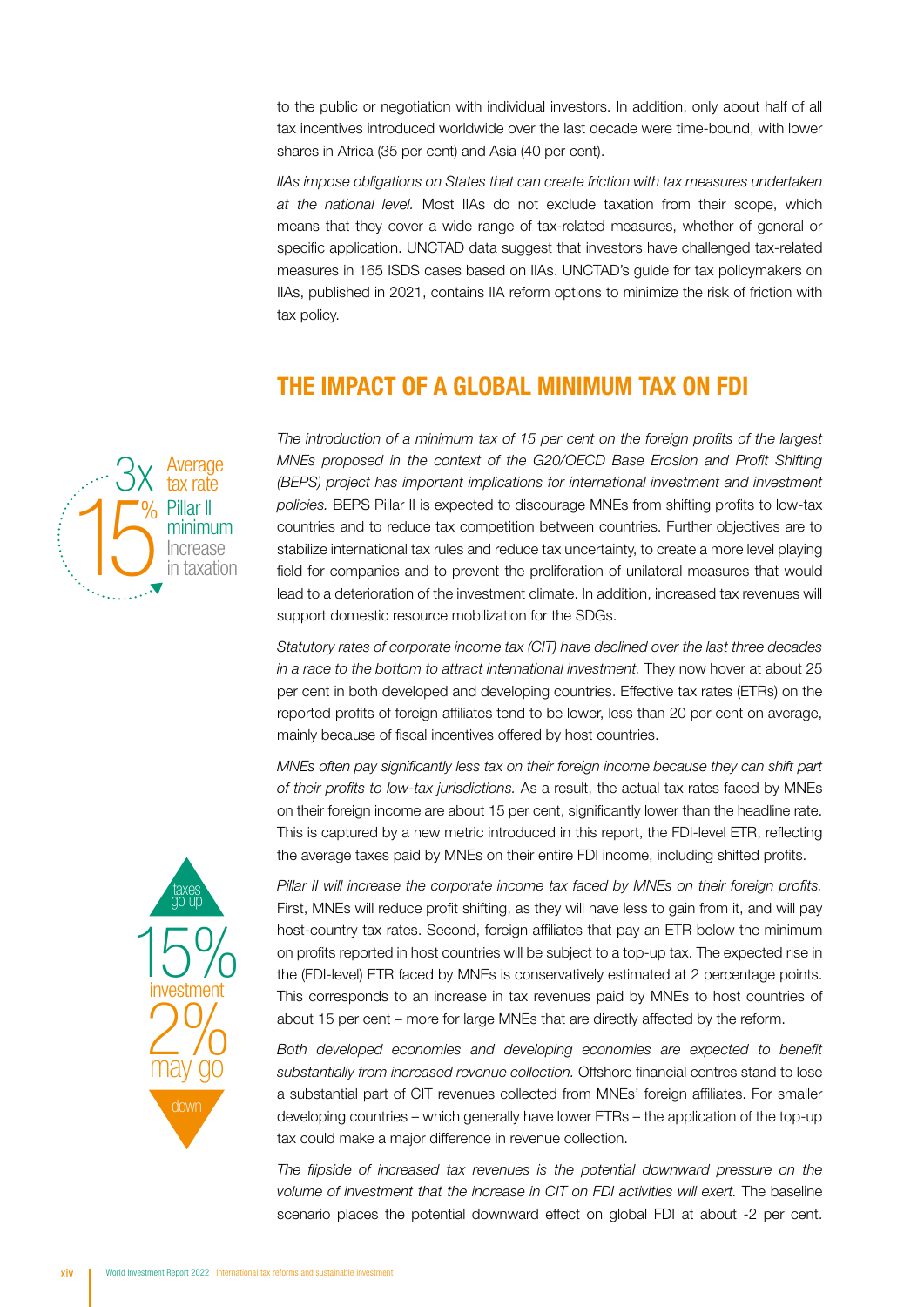At the same time, the reduction in tax rate differentials will result in the diversion of investment from low- to higher-tax jurisdictions, with developing countries benefiting relatively more because of their higher corporate tax rates.

*The diversion effect could counterbalance investment losses caused by the volume effect.* However, this will not occur automatically. In a world of smaller tax rate differentials, countries stand to gain more from improvements in other investment determinants – including those related to infrastructure and the regulatory and institutional environment.

*No country can afford to ignore Pillar II.* The mechanism that has been devised for implementation is such that it is sufficient for a relatively limited number of investor home countries (e.g. G20 and OECD members) to apply the top-up tax for the effects to become almost universal. Host countries, including many developing economies, then have the option to apply the top-up tax first – before home countries can do so – to protect tax revenues. But the effectiveness of competitive tax rates or traditional tax incentives to attract FDI will be diminished.

*The Pillar II reforms will thus have major implications for national investment policymakers and investment promotion institutions, and for their standard toolkits.* Fiscal incentives are widely used for investment promotion, including as part of the value proposition of most special economic zones. Looking specifically at the incentives most used to attract FDI:

- Accelerated depreciation and loss carry-forward provisions will remain effective.
- Tax holidays and exemptions will lose all or most of their attraction for investors.
- A range of other incentives will be affected to various degrees depending on their design.

*Investment policymakers urgently need to review their incentives packages, for*  both existing and new investors. Some fiscal policy options to promote investment remain, including amplifying the benefit to investors of the so-called substance-based carve-out; shifting to incentives that are less affected by Pillar II; or reducing taxes that are not covered by Pillar II, to the extent that they have a bearing on investment decisions.

*International investment policymakers and negotiators of IIAs need to consider the potential constraints that IIA commitments may place on the implementation of key provisions of Pillar II.* If host countries are prevented by IIAs and their ISDS provisions from applying top-up taxes or removing incentives, the tax increase to the global minimum will accrue to home countries. Host countries would lose out on tax revenues without the compensating investment-attraction benefit. Existing old-generation IIAs, of the type predominantly in force in many developing countries, are likely to be particularly problematic.

*The strategic implications of the reforms for investment policy are also important.*  Reduced competition from low-tax locations could benefit developing economies. Nevertheless, as competition shifts from tax levers to alternative investment determinants, and from fiscal incentives to financial incentives, many could still find themselves at a disadvantage because they are unable to afford the substantial upfront financial commitments associated with infrastructure provision or subsidies.

Looking ahead, many important details of Pillar II still need to be defined. *Therefore, it will be key for developing countries to strengthen cooperation and technical capabilities to ensure effective participation in the process of negotiating the final shape of the reforms.* 

IIAs Pillar II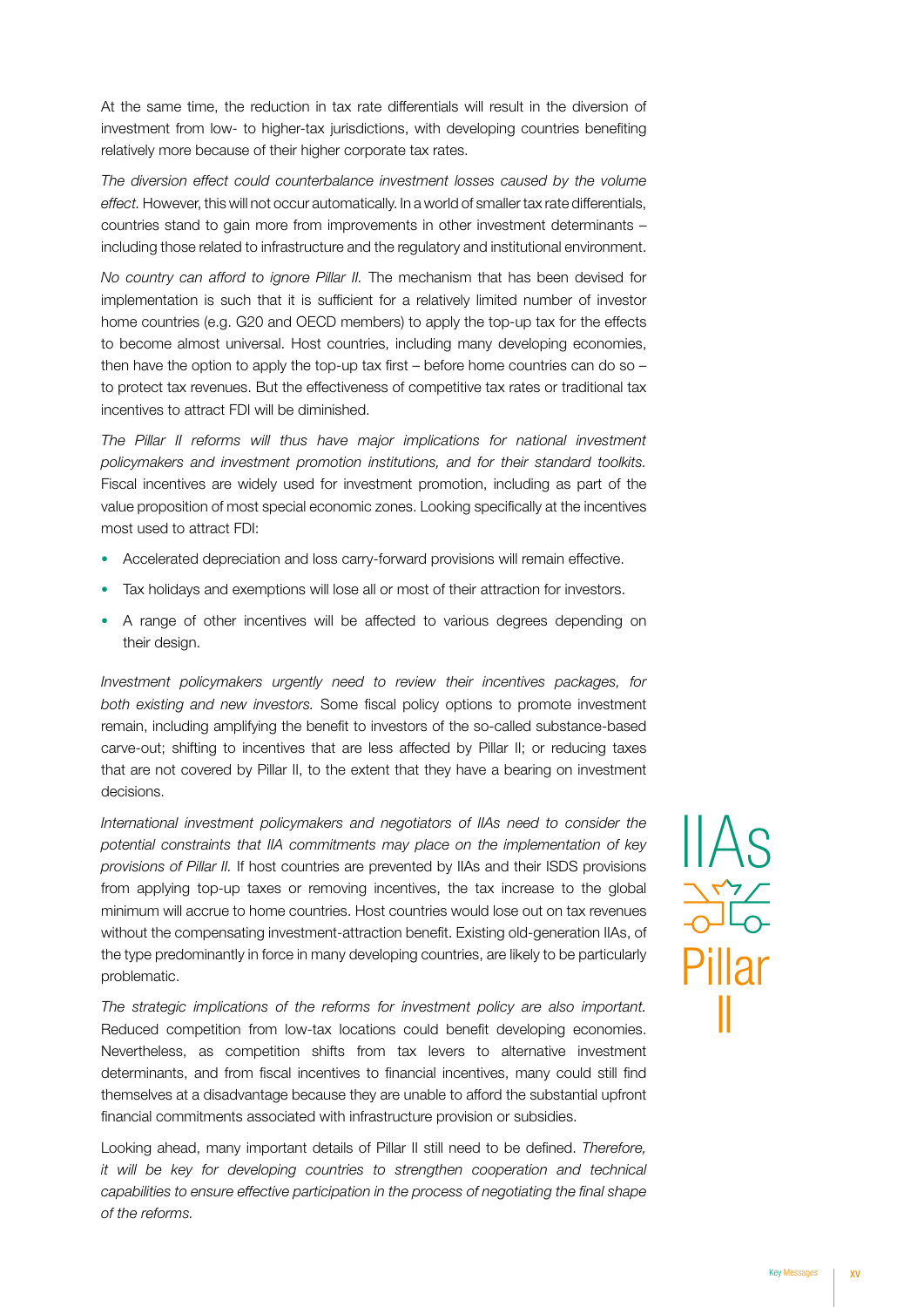Finally, the implementation of BEPS Pillar II by tax authorities will be highly complex, Finally, the implementation of BEPS Pillar II by tax authorities will be highly complex,<br>and so will the translation of the reforms into investment policies, incentives regimes, and the value propositions of investment promotion agencies and special economic zones. Moreover, the tax revenue implications for developing countries of constraints posed by IIAs are a major cause for concern. *The international community, in parallel with or as part of the Inclusive Framework discussions, should alleviate the constraints that are placing developing countries, and especially LDCs, at a disadvantage:* pos<br>with

- Vastly scale up technical assistance to developing countries to support BEPS vastry scale up technical assistance to develop<br>implementation and investment policy adjustment. tha<br>•
	- Adopt a multilateral solution to remove implementation constraints posed by IIAs and mitigate ISDS risks.
	- As a stopgap measure, establish a mechanism to return any top-up revenues raised by developed home countries that should have accrued to developing host countries, but that they were unable to raise because of capacity or treaty constraints.



# CAPITAL MARKETS AND SUSTAINABILITY

*UNCTAD estimates that the value of sustainability-themed investment products in global financial markets amounted to \$5.2 trillion in 2021, up 63 per cent from 2020.* These products include sustainable funds (\$2.7 trillion), green bonds (over \$1.5 trillion outstanding), social bonds (\$418 billion), mixed-sustainability bonds (\$408 billion) and<br>sustainability linked bonds (\$105 billion). Most are demiciled in developed countries. sustainability-linked bonds (\$105 billion). Most are domiciled in developed countries and targeted at assets in developed markets. AD estimates that<br>financial markets and<br>products include sunding

*The global market for sustainable funds experienced another year of exceptional growth in 2021.* Net investment reached \$557 billion, up 58 per cent from 2020 and more than three times the 2019 level. European funds attracted net inflows of \$472 billion, or 85 per cent of the world's total. Sustainable funds now account for 18 per cent of<br>the assets of the European fund market. Globally, however, sustainable funds still only the assets of the European fund market. Globally, however, sustainable funds still only account for about 4 per cent of total open-ended funds. Amability-linked bonds<br>Similar and the signal market for sustand<br>1. Net investment rangle times the 2019<br>Oper cent of the work

*New global sustainable bond issuance surpassed \$1 trillion in 2021, including* green, social and mixed-sustainability bonds, as well as sustainability-linked bonds.<br>The increase in sustainable bond issuance was especially visible in emerging markets. The increase in sustainable bond issuance was especially visible in emerging markets. The increase in sustainable bond issuance was especially visible in emerging markets.<br>The European Union and the corporate sector continue to push social and mixedsustainability bond issuance to new heights. sustainability bond iss<br>sustainability bond iss<br>Concerns remain abo uand

*Concerns remain about greenwashing and the real impact of sustainability-themed investment products.* That is because most of these products are self-labelled and there is a lack of consistent standards and high-quality data to assess sustainability credentials. Also, developing economies are largely bypassed by the sustainable fund market. development in planning in planning in the society of the SDG investment in the society of the society of the s<br>The SDG investment in the society of the society of the society of the society of the society of the society o

In 2021, public pension funds held more than \$22 trillion in assets, or almost 40 per cent of global pension fund assets. The assets of sovereign wealth funds grew to \$11 trillion. *Institutional investors can exert a significant influence over their investees and the sustainable investment market through asset allocation and active ownership.* 

*Currently, more than half of the 100 largest public pension and sovereign wealth funds do not disclose or report on sustainability issues.* Making progress on ESG reporting by these funds will require strengthening national regulations.